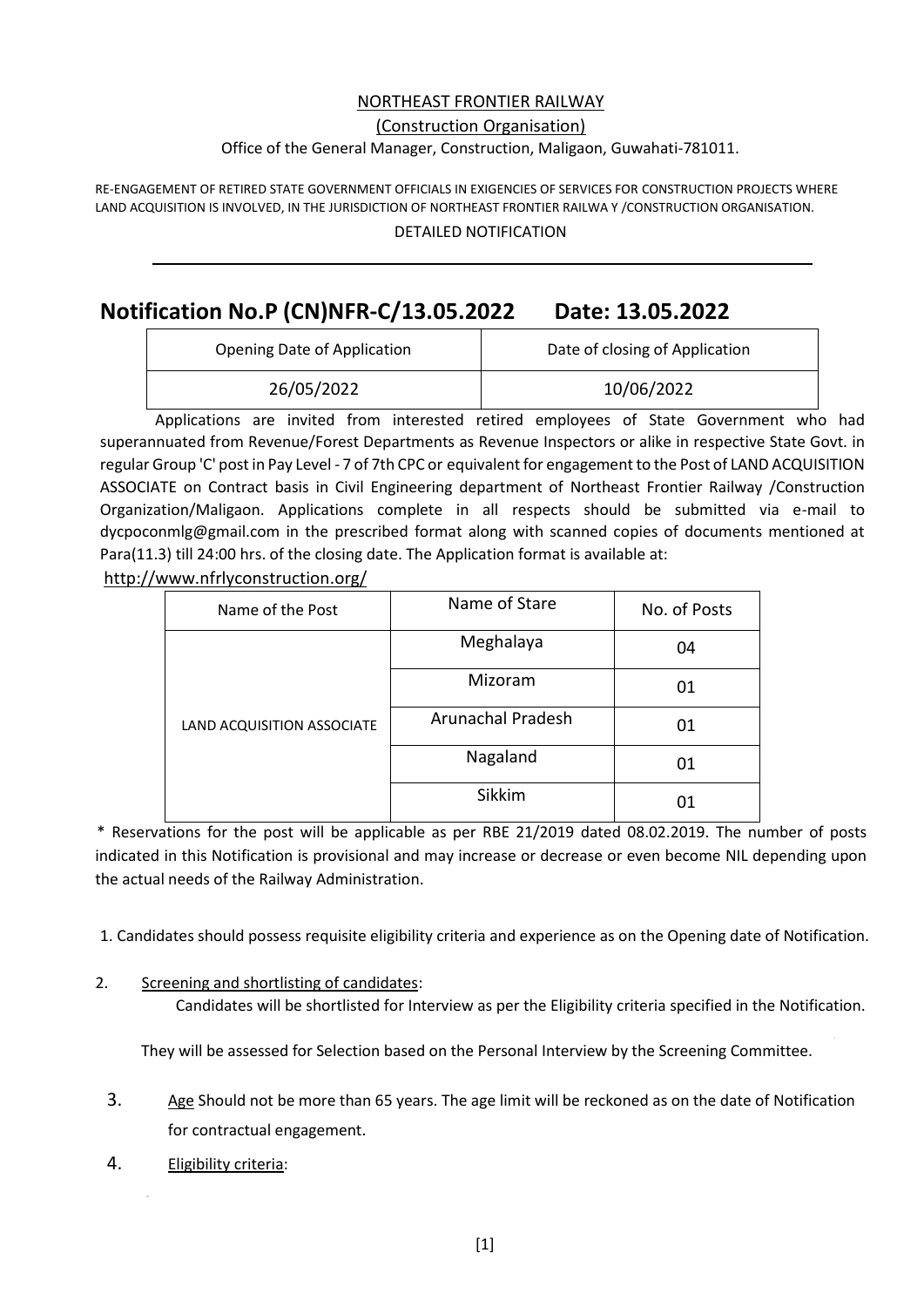- 4.1 Retired employees of State Government who had superannuated from Revenue/Forest Departments as Revenue Inspectors or alike in respective State Govt. OR in regular Group C post in Pay Level - 7 of 7th CPC or equivalent with at least 10 years experience in works related to Survey, Updation of Land records, Coordination with State Government agencies for Forest/Wild Life clearances in projects where land acquisition is involved etc.
- 4.2 The applicant should be well conversant with: i) Land Reform Act 1961 and Rules of the state concerned, ii) Land Revenue Act 1964 and Rules 1966 and similar such Acts of the States concerned. Assam, Meghalaya, Nagaland, Tripura, Sikkim.
- 4.3 Should have fluency in reading, writing and conversing in English, Hindi & local language.

Note:- Retired employees who have been Dismissed or Removed from Service as a result of Disciplinary action will not be considered eligible.

5. Reservation:

In terms of Railway Board's Lr.No,2022-E(SCT)l/25/l dated 20.01.2022 in respect of appointments to Central Government posts and services there shall be reservation for Scheduled Caste (SC), Scheduled Tribe (ST), Other Backward Class candidates in temporary appointments which are to last for 45 days or more.

- 6. Monthly Remuneration:
	- 6.1 A fixed monthly amount shall be admissible, arrived at by deducting the basic pension from the pay drawn at the time of retirement. The amount of remuneration so fixed shall remain unchanged for the term of the contract. There will be no annual increment / percentage increase during the contract period.
	- 6.2 No Increment and Dearness Allowance shall be allowed during the term of the contract
	- 6.3 The duty hours of the re-engaged employees would be as prescribed by Competent Authority.

## 7. Allowances:

- 7.1 No House Rent Allowance shall be admissible.
- 7.2 An appropriate and fixed amount as Transport Allowance for the purpose of commuting between residence and the place of work shall be allowed not exceeding the rate applicable to the appointee at the time of retirement. The amount so fixed shall remain unchanged during the term of appointment.
- 7.3 They shall be paid Daily Allowance, when on tour as admissible, as per their entitlement at the time of retirement
- 8. Leave Entitlement:

The re-engaged staff may be permitted off on Sundays and National Holidays. However, they may be called for duty on any day including Sundays and National Holidays. In addition, the re-engaged staff may be granted 1.5 days leave for each completed month of engagement in Railway. The accumulated leave will lapse as soon as the contractual period is over and cannot be carried over to next contract (if any).

9. Duration: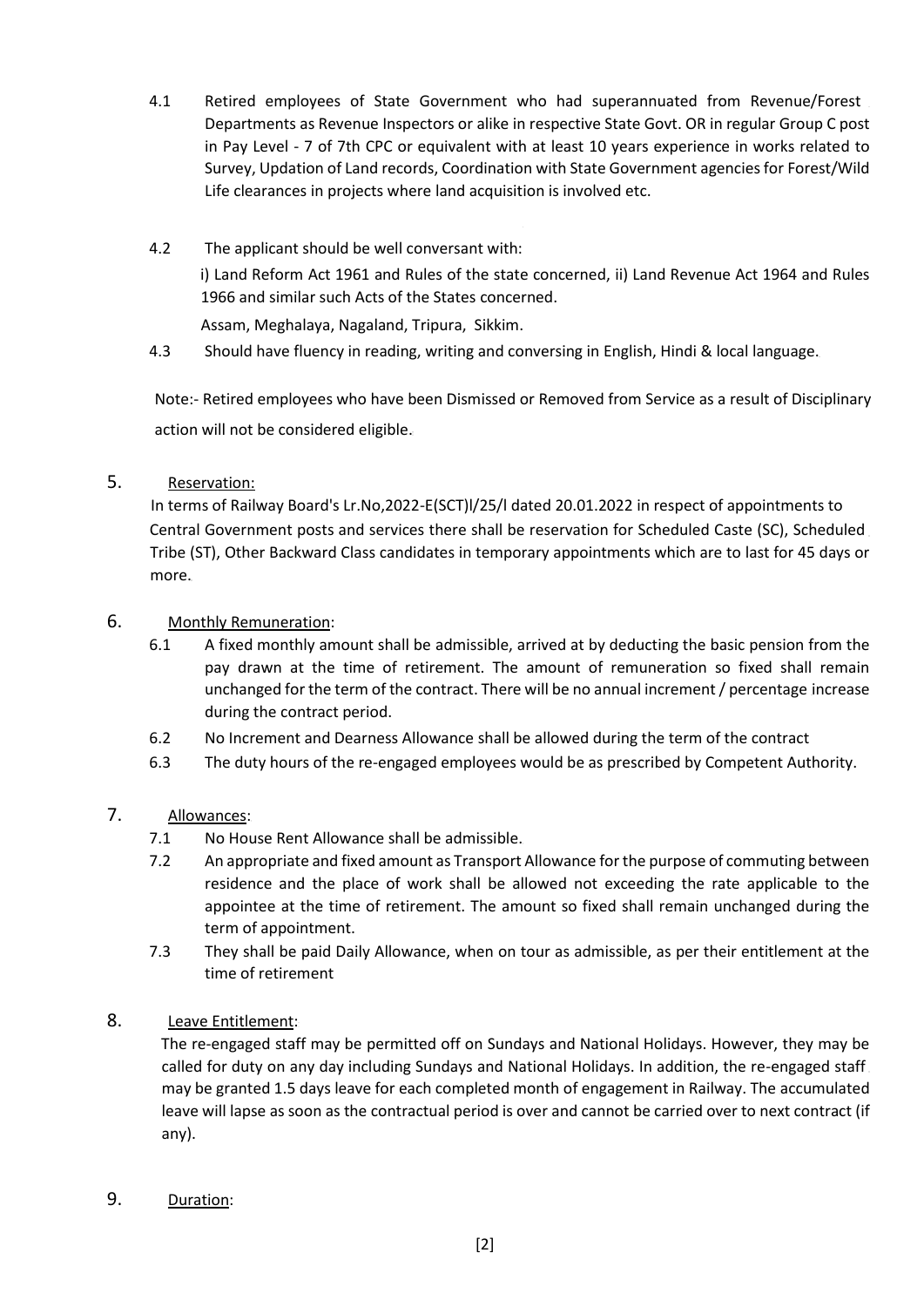Initially the Term of re-engagement will be for One (01) year or the validity of the scheme or the candidate attaining the age of 65 years whichever is earlier.

### 10. Medical Examination:

Screened candidates will have to undergo medical examination and will be considered for contract appointment only if they are found medically fit. Medical fitness will' be examined by nominated Railway hospitals.

The candidates will be required to pass in Medical Category C-Two

#### 11. How to Apply

- 11.1 Eligible candidates should apply in the attached format alongwith self attested scanned copies of required documents in one single PDF addressed to Deputy Chief Personnel Officer, Construction, NFR via email only to email ID :- dycpoconmlg@gmail.com. No physical . applications will be accepted.
	- (a) Candidates should ensure their Name, Date of birth and Date of Retirement exactly as recorded in their Pension Payment Order. Any deviation found during the document verification will lead to cancellation of candidature.
	- (b) Candidates are advised to indicate their active mobile number, Aadhar Number, valid email ID in the application and keep them active during the entire engagement process as all important messages will be sent through email/SMS which will be treated as deemed to have been read by the candidates.
- 11.2 Originals should be produced during document verification prior to the Interview.
- 11.3 Candidates should attach the following documents and the same will be cross checked with originals during the time of document verification.
	- a. Last Pay Slip
	- b. Copy of Pension Payment Order
	- c. Aadhaar Card
	- d. PAN card
	- e. Service Certificate
	- f. Pensioner Identity Card
	- g. NOC from current Employer (if applicable)
	- h. Caste Certificate (if applicable)

## 12. LAST DATE FOR RECEIPT OF APPLICATION

The last date for submission of complete application via email is till 24.00 hrs of 10/06/2022. Applications received after the last date will not be considered

#### 13. HELP DESK

For any queries kindly contact on 9957556510

#### 14. TERMINATION

The contract may be terminated by either side by giving one month notice. The performance monitoring of contractual appointees will be done on regular basis and those who are unable to discharge the duties or who fail to perform as per expectations of the administration, may be given 30 days notice and their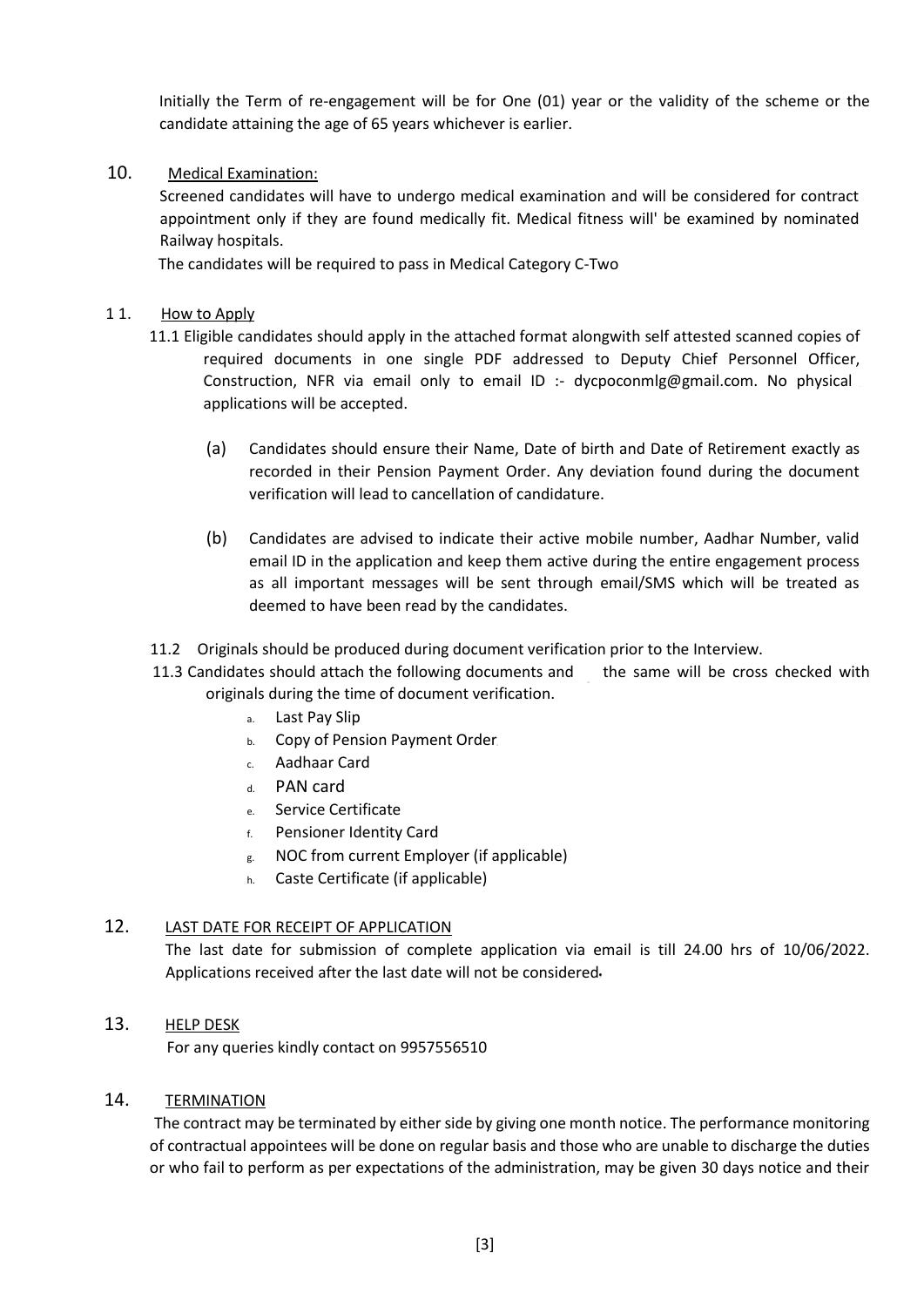contract terminated. However, in case of gross negligence / misconduct/irregularities, the engagement may be terminated with immediate effect.

## 15. Duties of the Land Acquisition Associate:

- $\bullet$ Act as Liaison Associate between the State Government and Railways with regard to Land acquisition and other related matters.
- Responsible for Survey work related to Land acquisition, Assessment and Settlement of Land Disputes  $\bullet$ and connected matters.
- Verify Land acquisition requests to be submitted to the State Govt. for land acquisition.
- Maintaining of all Land acquisition records pertaining to on-going Railway Projects
- He should represent Railways on all meeting related to Land acquisition , Land encroachment etc
- Verify Land Records before taking over the same by Railway from concerned State Govt.
- Should be able to calculate the compensation payable to Land Owners in case of acquisition by Direct purchase or through General Award as per Land Acquisition Act
- Maintain the Data of all cases related to Land Compensation
- Monitoring of Court Cases arising from or related to compensation or Land acquisition etc,
- To follow up with/assist Revenue and other authorities in Tehsil/Taluk/District for undertaking and expediting land acquisition for railway projects.
- Any other matter assigned on the subject.  $\bullet$

## NOTE:

- a. The above posts are for projects in the jurisdiction of NFR/Construction for the limited period and are not for regular establishment of Railway. No other perks or benefits would be admissible except those mentioned in policy.
- b. Indicative places of posting are as under:

1) Shillong

- 2) Aizawl
- 3) Passighat/Itanagar
- 4) Dimapur/Kohima
- 5) Rangpo/Gangtok

The above place of posting are indicative only and are subject to change within the state as per the requirement of the Organisation and importance/priority of the project. However in case of selection candidates may be posted any where within the jurisdiction of NFR Construction.

- c. The engagement on contract basis will not confer any right to claim for Regular Employment/Absorption/Extension in Indian Railways.
- d. Candidates will have to undergo medical examination and will be considered for contract engagement only if they are found medically fit. Medical fitness will be examined by the nominated Railway hospital.
- e. Applicants currently re-engaged after retirement in Govt./PSU will have to provide NOC at the time of application/joining and resign from their organization on their engagement.
- f. It will be a full time contract and the remuneration will be on a monthly basis.
- g. Service will be terminated on completion of One year or the validity of the scheme, or the candidate attaining the age of 65 years, whichever is earlier. The administration may rescind the contract period due to poor performance or misconduct of the contractual employee by giving one month notice.
- h. However in case of gross negligence/misconduct/irregularities, the engagement may be terminated with immediate effect.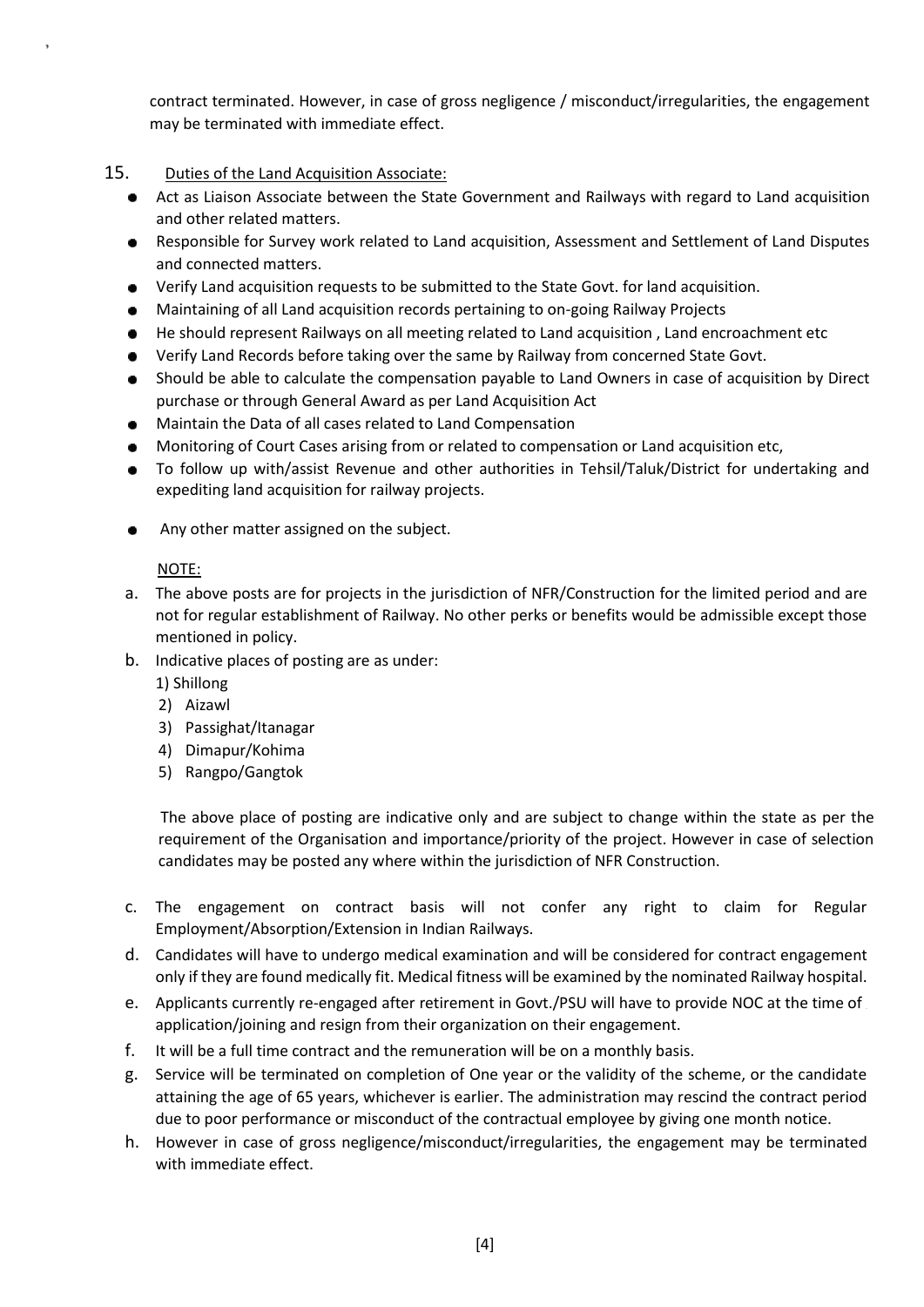- $i.$  The selected candidates will be given 07 days time for reporting. Any candidate who does not report to duty within the prescribed time, the next candidate will be called for engagement.
- j. The decision of the Railway administration in all matters relating to eligibility, acceptance or rejection of the applications and mode of selection shall be final.
- k. It is not obligatory on the part of the Railways to offer any employment to the candidates on completion of contract period.
- CANVASSING IN ANY FORM WILL DISQUALIFY THE CANDIDATURE AND NO CORRESPONDENCE WILL BE ENTERTAINED IN THE MATTER,
- m. Before applying, the candidates should ensure that he/she fulfils the eligibility and other criteria, at any stage of engagement and if erroneously engaged, such candidates shall be summarily dismissed without notice.
- n. Candidature of the candidate shall be cancelled if he/she fails to produce the required original documents at the time of verification or any other discrepancy noticed.
- o. If it is noticed by the Railway administration that the applicant has furnished wrong/fake/false information/Certificates, the Railway administration reserves the right to discharge the candidate/selected candidate at any stage without notice even after his selection.
- p. The Railway administration does not undertake any responsibility for sending reply to the candidates not selected or not called for. No correspondence in respect of the application submitted shall be entertained or replied by the office to any individual or Organisation.
- q. The Railway administration will not be responsible for any printing error.
- r. No daily allowance/conveyance allowance/traveling allowance will be paid to the candidate who will be called for document verification and interview.
- s. Candidates need not send any application printouts or certificates or copies to Construction /MLG by post. The candidature of the candidates will be considered only on the basis of information furnished in the application submitted via email.

 (A.K. Sarmah) Dy.CE/Con/Tunnel/MLG For General Manager/Con Place:- Maligaon Date 13/05/2022

Copies forwarded for information:

- 1. PS to GM/CON/NFR For kind information of GM/CON/NFR
- 2. PCPO/NFR/MLG, PCE/ NFR/MLG For kind information
- 3. CAO/Con-1,2 & 3/MLG- For kind information
- 4. CE/Con-1,2,3,4,5,6,7,8&9/MLG- For information and circulation through their understaff please
- 5. Sr.DPO/LMG, RNY, APDJ, KIR & TSK For information and wide circulation please
- 6. CPRO/NFR/MLG, CMD/ NFR/MLG, for information and n/a please
- 7. Dy.CE.CON/HQ/ NFR/MLG For wide circulation through web and News paper
- 8. Dy.CSTE/CON/ICT/MLG to arrange to make this notice available in NFR Construction web site.
- 9. The Genl.Secy/NFRMU/ NFR/MLG For information please
- 10. The Genl.Secy/NFREU/ NFR/MLG For information please
- 11. The Genl.Secy/AlSCTRE Association/ NFR/MLG For information please
- 12. The Genl.Secy/AlOBC Association/ NFR/MLG For information please

For further instructions/Notification/Other details please visit http://www.nfrlyconstruction.org/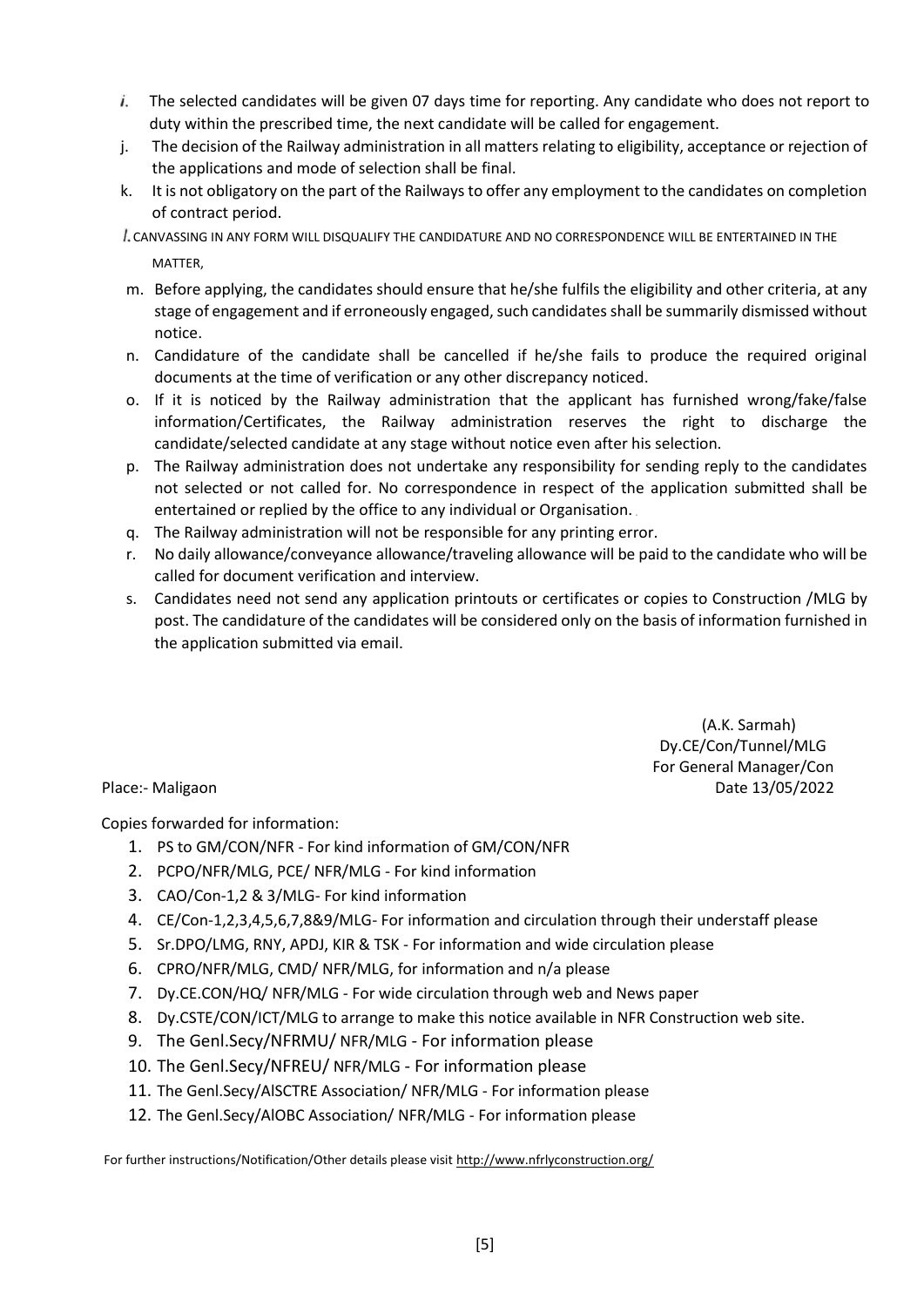ANNEXURE

I



# NORTEAST FRONTIER RAILWAY CONSTRUCTION ORGANISATION MALIGAON, GUWAHATI-781011

Space for self attested Photograph

APPLICATION FOR THE POST OF LAND ACQUISITION ASSOCIATE

 $\bar{z}$ 

| NAME OF THE APPLICANT (IN BLOCK LETTERS) |  |
|------------------------------------------|--|
|                                          |  |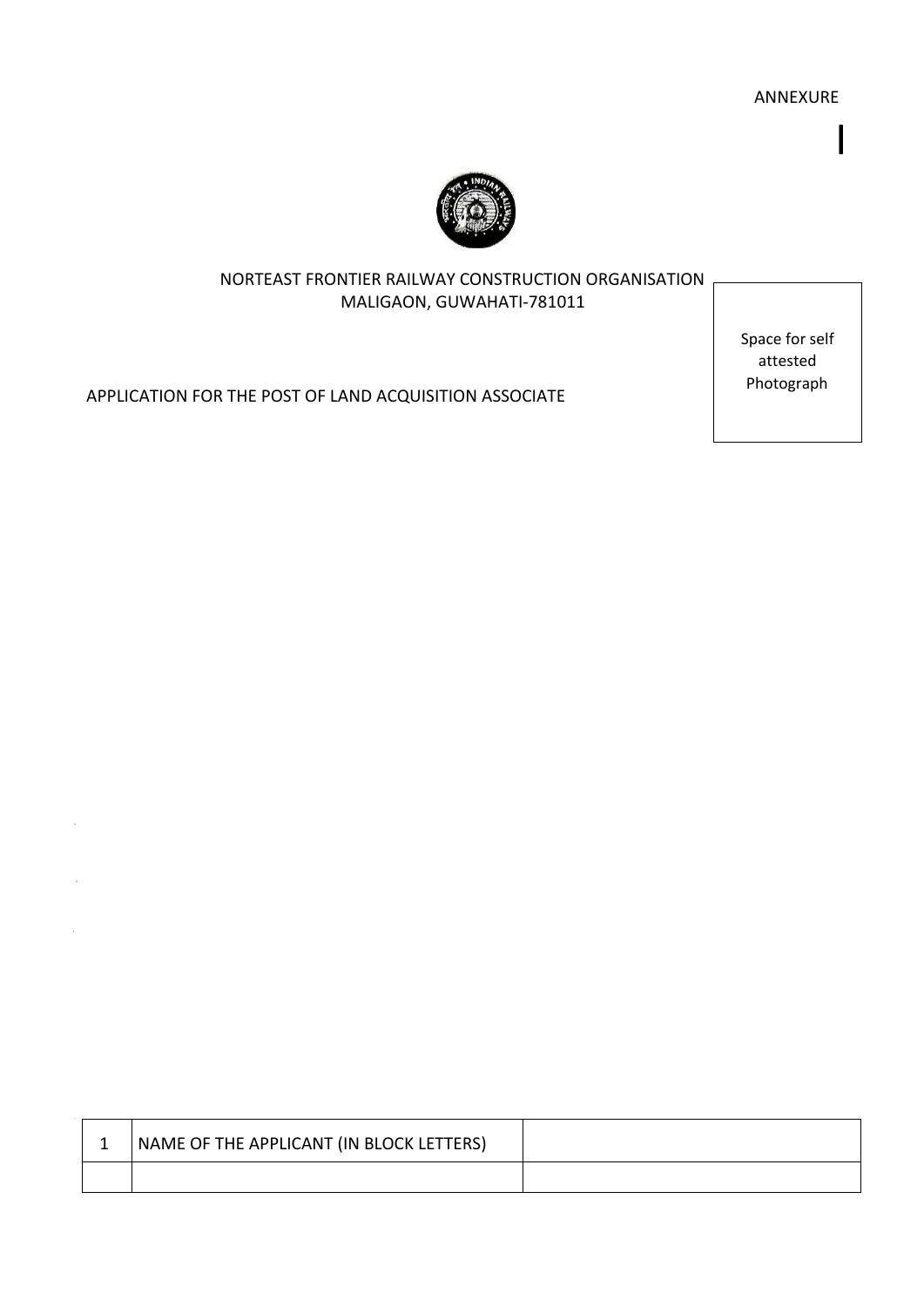| $\overline{2}$ | <b>FATHER'S NAME</b>                                                                                                      |                 |  |                         |
|----------------|---------------------------------------------------------------------------------------------------------------------------|-----------------|--|-------------------------|
| 3              | <b>CASTE</b>                                                                                                              |                 |  |                         |
| 4              | EDUCATIONAL QUALIFICATION                                                                                                 |                 |  |                         |
| 5              | <b>DATE OF BIRTH</b>                                                                                                      |                 |  |                         |
| 6              | DATE OF RETIREMENT                                                                                                        |                 |  |                         |
| $\overline{7}$ | <b>REASONS OF RETIREMENT</b><br>(SUPERANNUATIONNOLUNTARY/ OTHERS, PLEASE<br>SPECIFY)                                      |                 |  |                         |
| 8              | PRESENT RESIDENTIAL ADDRESS                                                                                               |                 |  |                         |
| 9              | PHONE NO. & E-MAIL-ID                                                                                                     |                 |  |                         |
| 10             | POST HELD AT THE TIME OF RETIREMENT                                                                                       |                 |  |                         |
| 11             | PENSION PAYMENT ORDER NO. (COPY TO BE<br>ENCLOSED)                                                                        |                 |  |                         |
| 12             | LAST PAY DRAWN AT THE TIME OF RETIREMENT (Last Pay Slip to be enclosed)                                                   |                 |  |                         |
|                | Basic Pay in the Pay Band                                                                                                 | Grade Pay/Level |  | <b>Total Emoluments</b> |
|                |                                                                                                                           |                 |  |                         |
| 13             | WHETHER CHARGED AGAINST ANY CRIMINAL<br>OFFENCE AND WHETHER WAS IN JUDICIAL<br>CUSTODY (IF YES, DETAILS MAY BE SPECIFIED) |                 |  |                         |
| 14             | WHETHER CURRENTLY RE-ENGAGED/EMPLOYED<br>IN ANY OTHER ORGANISATION. (IF YES, DETAILS<br>MAY BE PROVIDED).                 |                 |  |                         |

Signature of the applicant:

Il

# WORK EXPERIENCE

A) The Details of Post Held by the applicant during the last 10 years prior to retirement in chronological order. Enclose a separate sheet duly authenticated by your signature if the space below is insufficient: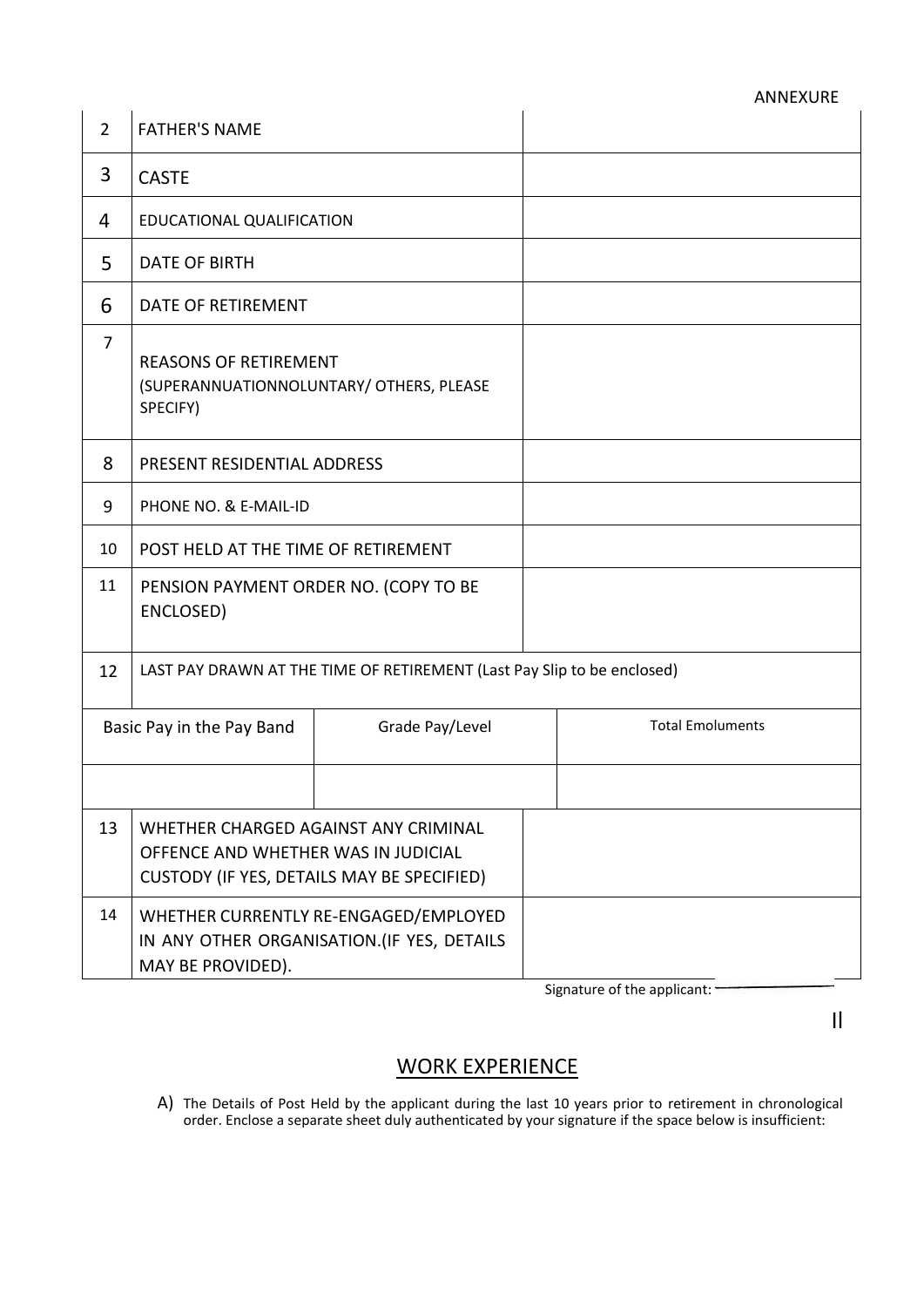#### ANNEXURE

| Sr.<br>No. | Pay Level/<br>Scale | Designation | Ministry | Department<br>& Office | Place | Tenure | duties<br>Nature of<br>highlighting<br>the<br>experience required for<br>the post applied |
|------------|---------------------|-------------|----------|------------------------|-------|--------|-------------------------------------------------------------------------------------------|
| 1          | $\overline{2}$      | 3           | 4        | 5                      | 6     | 7      | 8                                                                                         |
|            |                     |             |          |                        |       |        |                                                                                           |
|            |                     |             |          |                        |       |        |                                                                                           |
|            |                     |             |          |                        |       |        |                                                                                           |

B) Write a brief note highlighting significant/relevant achievements/experience in support of eligibility (Enclose a separate sheet if the space provided is insufficient).

C) Please indicate any Awards/Official Appreciation received (Enclose a separate sheet if the space provided is insufficient).

Signature of the applicant:

Ill

# UNDERTAKING

I have clearly gone through the advertisement and I am well aware that the information furnished in Annexures I & Il by me will be assessed by the Selection Committee at the time of selection for the post. The information/details provided by me are correct and true to the best of my knowledge and no material fact having a bearing on my selection has been suppressed or withheld. I understand that in case of my selection I may be posted anywhere in the jurisdiction of Construction Organisation, Northeast Frontier Railway.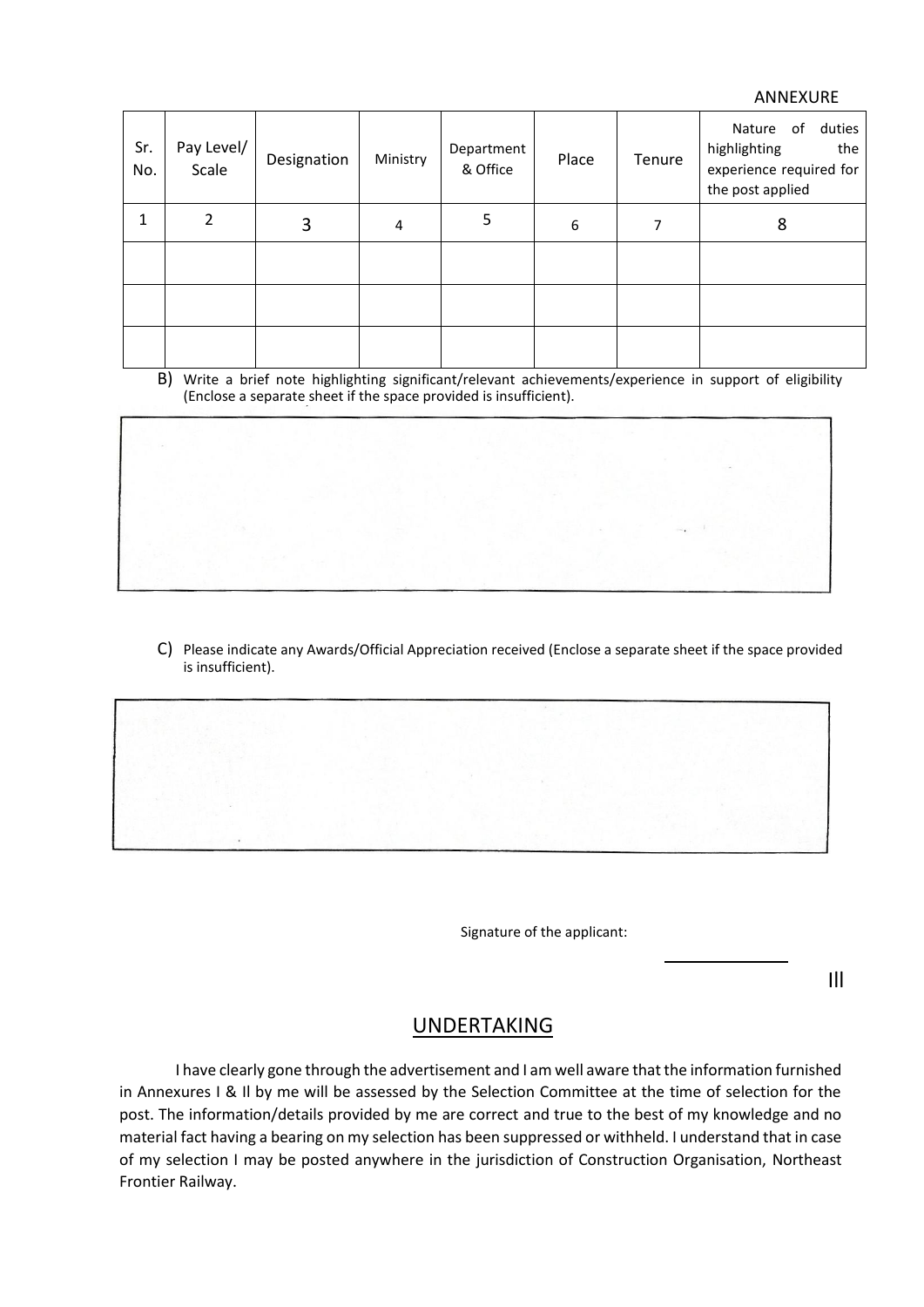Place: Date:

Signature of the applicant:

Name of the applicant:  $\frac{1}{1}$  = 0.000 mm  $\mathcal{L}$